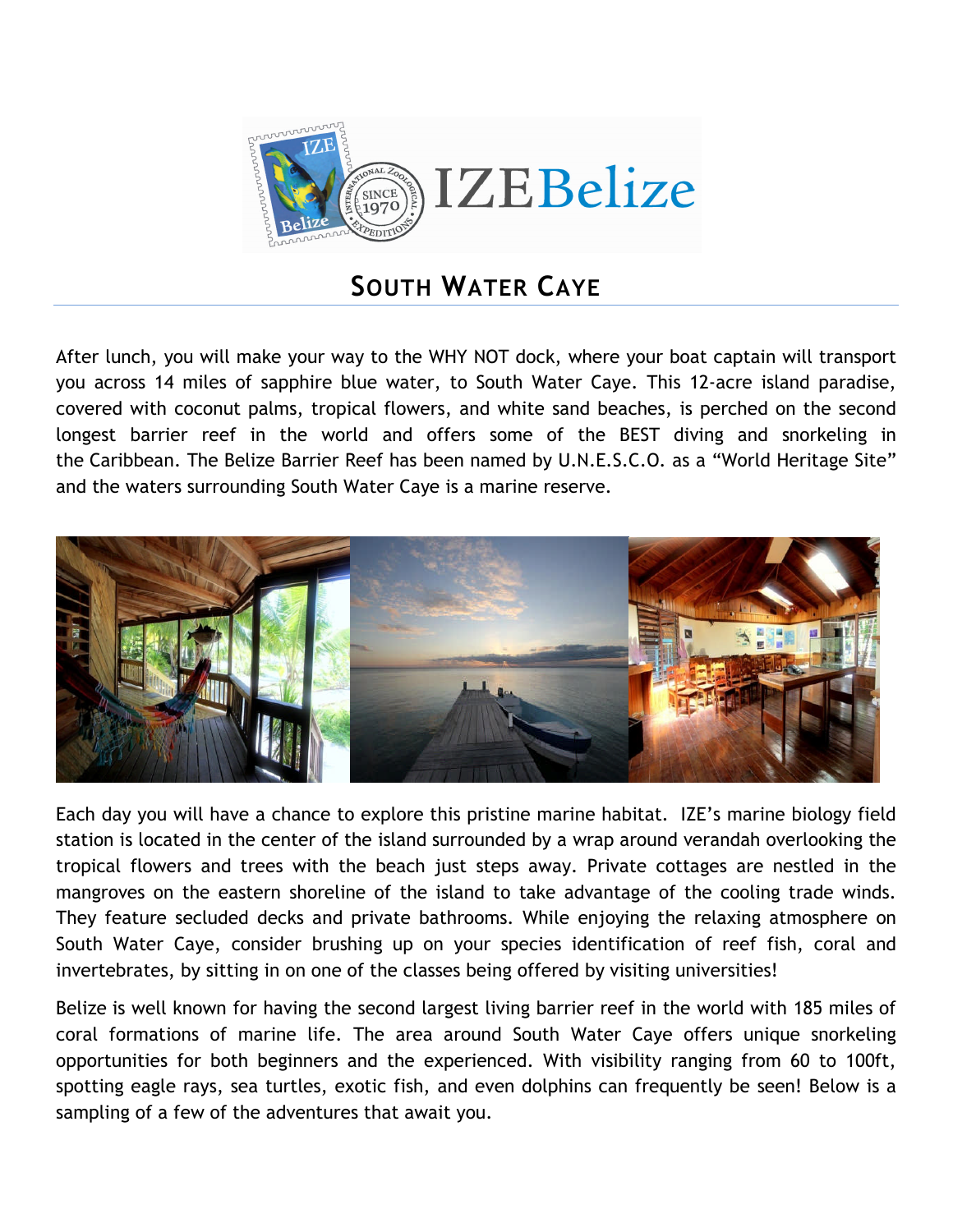**Fore Reef** - A leisurely drift snorkel adventure along Belize's Great Barrier Reef. Colorful, healthy spur and groove coral formations, spotted eagle rays, turtles, tarpon & grouper may join you as you drift along taking in this spectacular reef.

**Carrie Bow Caye** - A guided tour around the Smithsonian's research station. Visits to Carrie Bow Caye include a shallow depth snorkel around the islands reef where wrasses, octopus, and angelfish can regularly be found.

**Third Cut of the Reef** - This narrow channel location is where local deep water fish migrations funnel into the lagoon. Large groupers, schools of horse eyed jacks, and more can be regularly spotted.

**Twin Cayes** - A mangrove snorkel! A great opportunity to see seahorses, upside-down photosynthesizing jellyfish and possibly, the gentle giant Manatee!

**Whale Shoal** - Whale Shoal is a picture perfect patch reef where you're sure to see triggerfish, rock beauties, Creole wrasses, parrotfish and an assortment of angelfish. The coral gardens are also teeming with sea fans, large brain coral formations to stag horn coral!

**The Aquarium** – The name says it all! This shallow snorkel is delightfully abundant with colorful tropical fish and soft coral gardens.

**Tobacco Cut** – In this deep channel cut through the great barrier reef, you will have the opportunity to swim with stingrays, spotted eagle rays and sometimes even manta rays!

**Night Snorkeling** - The thrill and excitement of night snorkeling make for a great adventure! Octopus, shrimp, and many forms of coral, that most of the time are closed up during the day, are all magnificent during the night!

Each night after dinner a forum held. And movies showing at our theater under the stars complete with fire pit for roasting marshmallows!